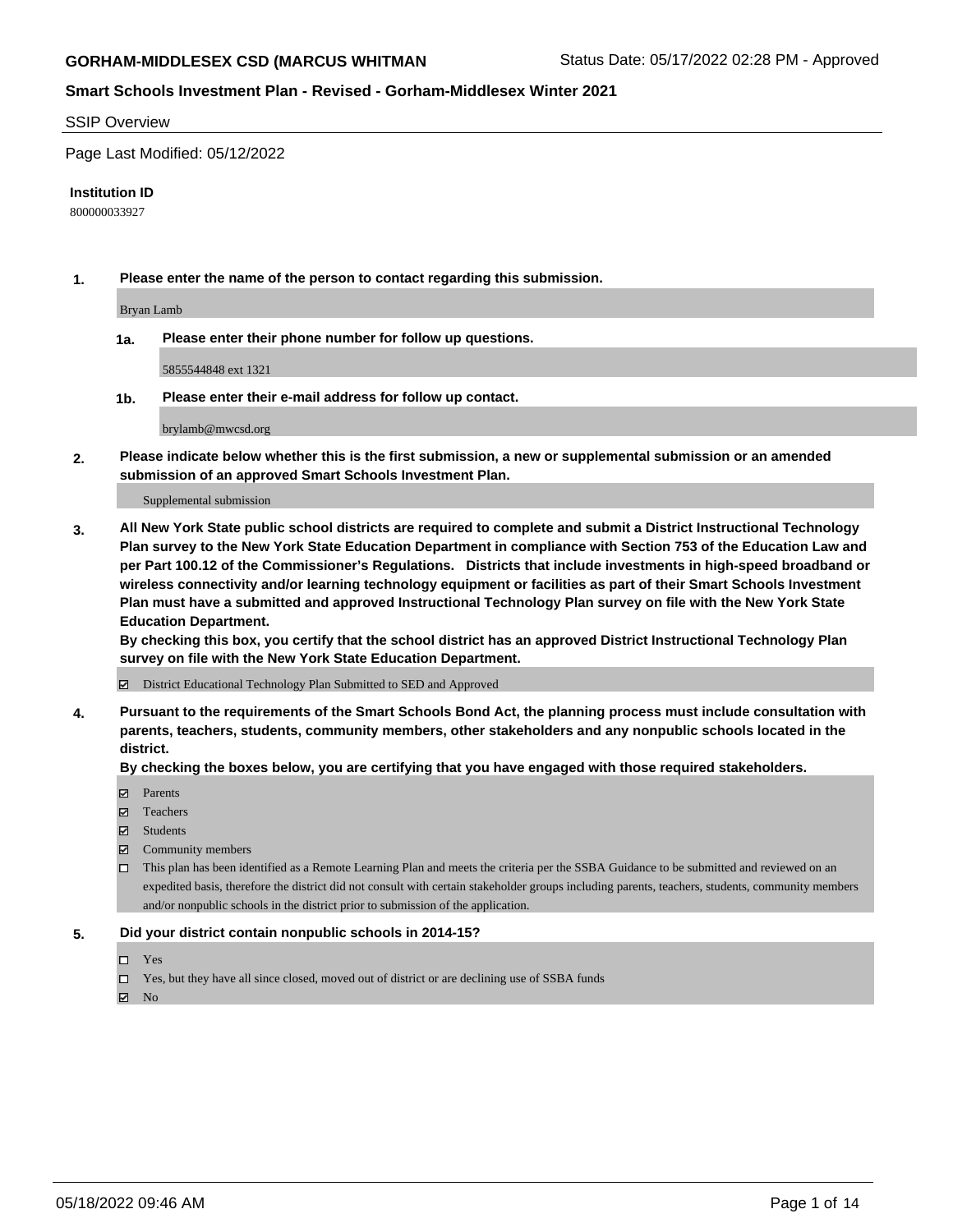### SSIP Overview

Page Last Modified: 05/12/2022

### **6. Certify that the following required steps have taken place by checking the boxes below:**

- The district developed and the school board approved a preliminary Smart Schools Investment Plan.
- $\boxtimes$  The preliminary plan was posted on the district website for at least 30 days. The district included an address to which any written comments on the plan should be sent.
- $\boxtimes$  The school board conducted a hearing that enabled stakeholders to respond to the preliminary plan. This hearing may have occured as part of a normal Board meeting, but adequate notice of the event must have been provided through local media and the district website for at least two weeks prior to the meeting.
- The district prepared a final plan for school board approval and such plan has been approved by the school board.
- $\boxtimes$  The final proposed plan that has been submitted has been posted on the district's website.
- This Plan has been identified as a Remote Learning Plan and meets the criteria per the SSBA Guidance to be submitted and reviewed on an expedited basis, therefore this plan has not met certain stakeholder engagement requirements including, consulting with nonpublic schools in advance of plan submission, having the school board conduct a hearing on the plan and/or posting the plan to the district website for a minimum of 30 days. This district will post the Remote Learning Plan to the district's website upon submission of the application.
- **6a. Please upload the proposed Smart Schools Investment Plan (SSIP) that was posted on the district's website, along with any supporting materials. Note that this should be different than your recently submitted Educational Technology Survey. The Final SSIP, as approved by the School Board, should also be posted on the website and remain there during the course of the projects contained therein.**

BOE\_FINAL\_Investment\_Plan\_Spring\_2021.pdf

**6b. Enter the webpage address where the final Smart Schools Investment Plan is posted. The Plan should remain posted for the life of the included projects.**

https://www.mwcsd.org/district/district-plans

**7. Please enter an estimate of the total number of students and staff that will benefit from this Smart Schools Investment Plan based on the cumulative projects submitted to date.**

1,300

**8. An LEA/School District may partner with one or more other LEA/School Districts to form a consortium to pool Smart Schools Bond Act funds for a project that meets all other Smart School Bond Act requirements. Each school district participating in the consortium will need to file an approved Smart Schools Investment Plan for the project and submit a signed Memorandum of Understanding that sets forth the details of the consortium including the roles of each respective district.**

 $\Box$  The district plans to participate in a consortium to partner with other school district(s) to implement a Smart Schools project.

**9. Please enter the name and 6-digit SED Code for each LEA/School District participating in the Consortium.**

| <b>Partner LEA/District</b> | <b>ISED BEDS Code</b> |
|-----------------------------|-----------------------|
| (No Response)               | (No Response)         |

### **10. Please upload a signed Memorandum of Understanding with all of the participating Consortium partners.**

(No Response)

#### **11. Your district's Smart Schools Bond Act Allocation is:**

\$1,300,467

#### **12. Final 2014-15 BEDS Enrollment to calculate Nonpublic Sharing Requirement**

|            | Public Enrollment | Nonpublic Enrollment | <b>Total Enrollment</b> | l Nonpublic Percentage |
|------------|-------------------|----------------------|-------------------------|------------------------|
| Enrollment | 1,174             |                      | 1.174.00                | 0.00                   |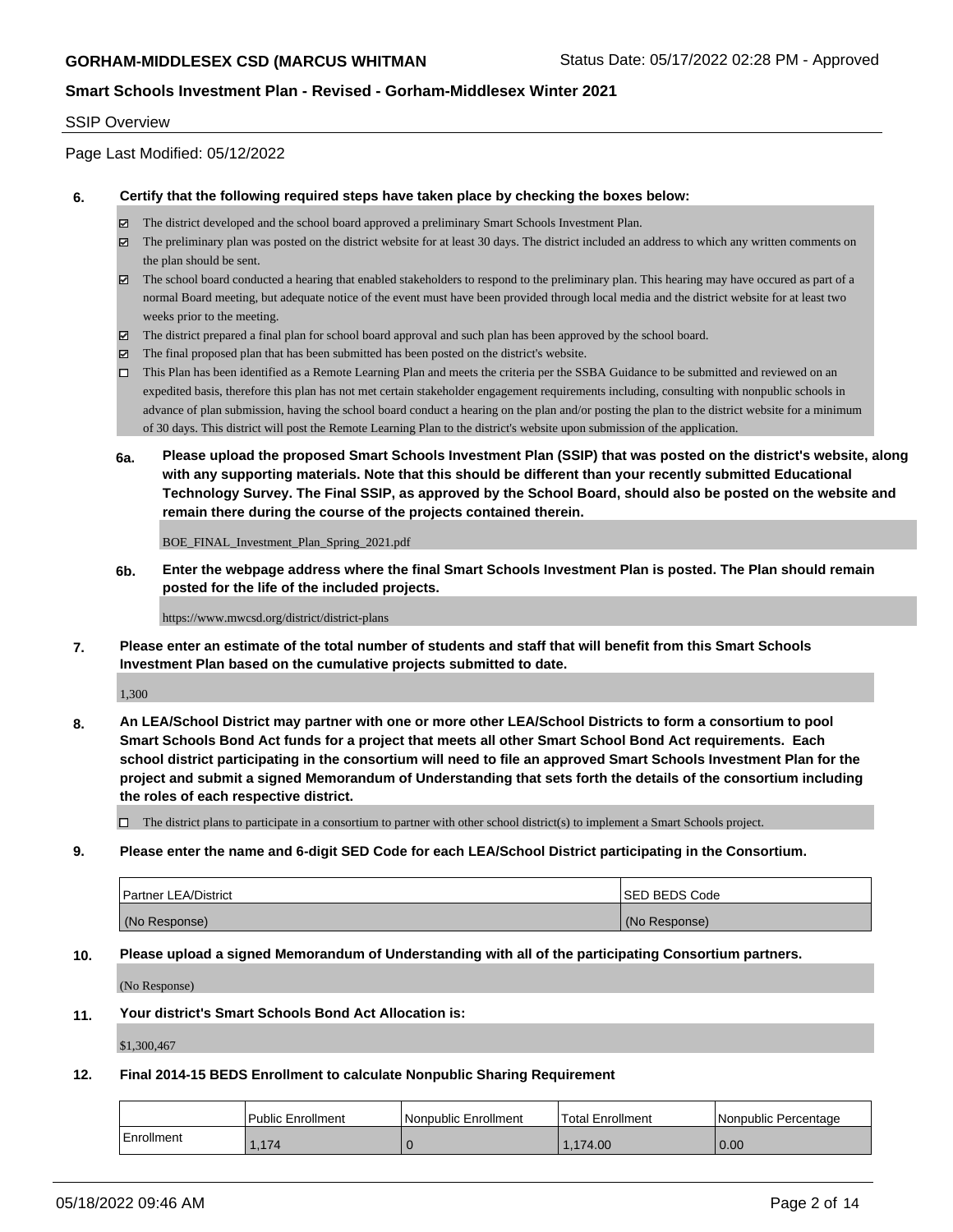### SSIP Overview

Page Last Modified: 05/12/2022

**13. This table compares each category budget total, as entered in that category's page, to the total expenditures listed in the category's expenditure table. Any discrepancies between the two must be resolved before submission.**

|                                                 | Sub-Allocations | <b>Expenditure Totals</b> | <b>Difference</b> |
|-------------------------------------------------|-----------------|---------------------------|-------------------|
| School Connectivity                             | 0.00            | 0.00                      | 0.00              |
| Connectivity Projects for<br><b>Communities</b> | 0.00            | 0.00                      | 0.00              |
| Classroom Technology                            | 272,355.60      | 272,355.60                | 0.00              |
| Pre-Kindergarten Classrooms                     | 0.00            | 0.00                      | 0.00              |
| Replace Transportable<br>Classrooms             | 0.00            | 0.00                      | 0.00              |
| High-Tech Security Features                     | 0.00            | 0.00                      | 0.00              |
| Nonpublic Loan                                  | 0.00            | 0.00                      | 0.00              |
| Totals:                                         | 272,356         | 272,356                   | 0                 |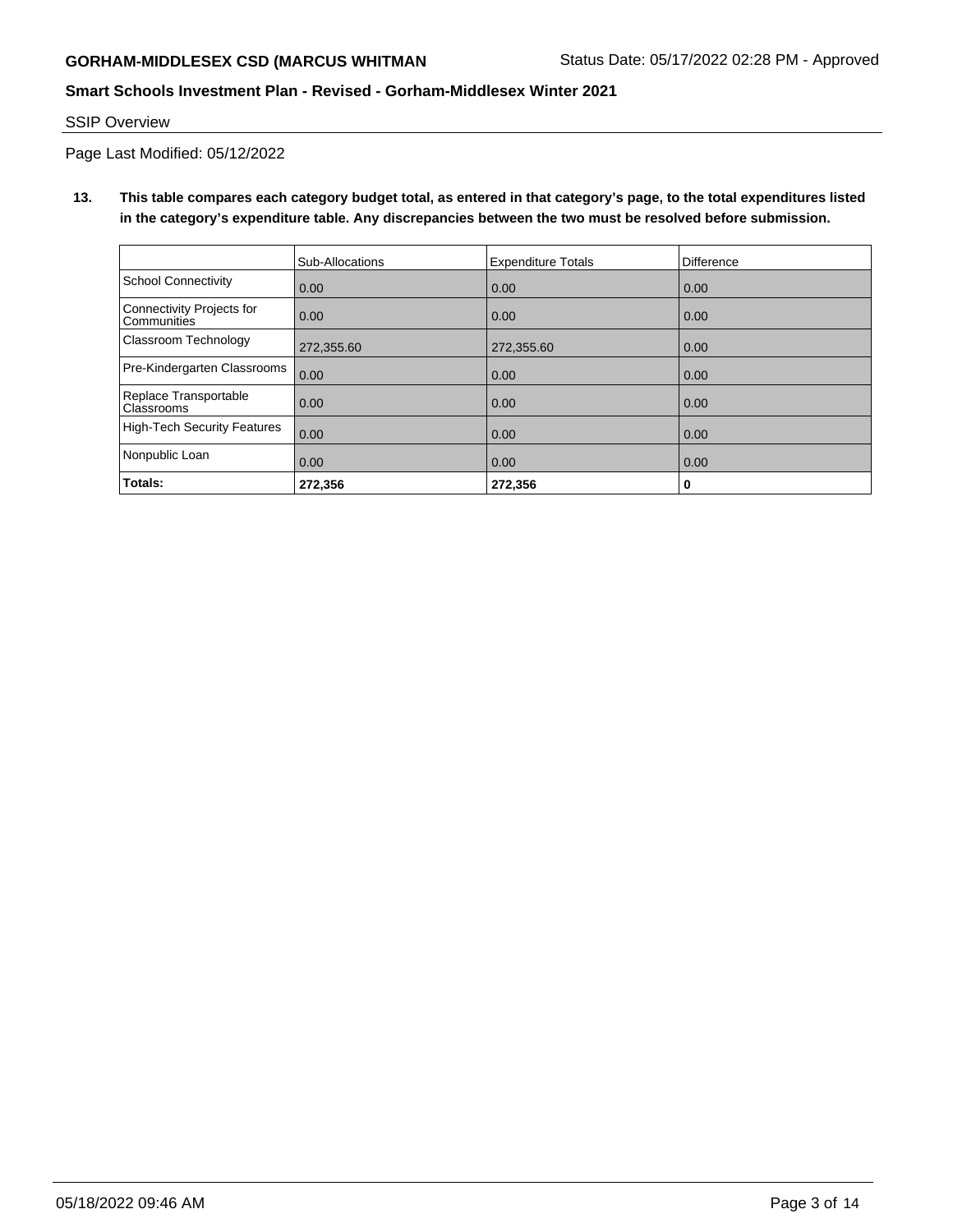### School Connectivity

Page Last Modified: 10/05/2021

- **1. In order for students and faculty to receive the maximum benefit from the technology made available under the Smart Schools Bond Act, their school buildings must possess sufficient connectivity infrastructure to ensure that devices can be used during the school day. Smart Schools Investment Plans must demonstrate that:**
	- **• sufficient infrastructure that meets the Federal Communications Commission's 100 Mbps per 1,000 students standard currently exists in the buildings where new devices will be deployed, or**
	- **• is a planned use of a portion of Smart Schools Bond Act funds, or**
	- **• is under development through another funding source.**

**Smart Schools Bond Act funds used for technology infrastructure or classroom technology investments must increase the number of school buildings that meet or exceed the minimum speed standard of 100 Mbps per 1,000 students and staff within 12 months. This standard may be met on either a contracted 24/7 firm service or a "burstable" capability. If the standard is met under the burstable criteria, it must be:**

**1. Specifically codified in a service contract with a provider, and**

**2. Guaranteed to be available to all students and devices as needed, particularly during periods of high demand, such as computer-based testing (CBT) periods.**

**Please describe how your district already meets or is planning to meet this standard within 12 months of plan submission.**

(No Response)

- **1a. If a district believes that it will be impossible to meet this standard within 12 months, it may apply for a waiver of this requirement, as described on the Smart Schools website. The waiver must be filed and approved by SED prior to submitting this survey.**
	- By checking this box, you are certifying that the school district has an approved waiver of this requirement on file with the New York State Education Department.
- **2. Connectivity Speed Calculator (Required). If the district currently meets the required speed, enter "Currently Met" in the last box: Expected Date When Required Speed Will be Met.**

|                  | l Number of<br><b>Students</b> | Required Speed<br>l in Mbps | Current Speed in<br><b>Mbps</b> | <b>Expected Speed</b><br>to be Attained | Expected Date<br>When Reauired |
|------------------|--------------------------------|-----------------------------|---------------------------------|-----------------------------------------|--------------------------------|
|                  |                                |                             |                                 | Within 12 Months 1Speed Will be Met     |                                |
| Calculated Speed | (No Response)                  | 0.00                        | (No Response)                   | (No Response)                           | (No Response)                  |

**3. Describe how you intend to use Smart Schools Bond Act funds for high-speed broadband and/or wireless connectivity projects in school buildings.**

(No Response)

**4. Describe the linkage between the district's District Instructional Technology Plan and how the proposed projects will improve teaching and learning. (There should be a link between your response to this question and your responses to Question 1 in Section IV - NYSED Initiatives Alignment: "Explain how the district use of instructional technology will serve as a part of a comprehensive and sustained effort to support rigorous academic standards attainment and performance improvement for students."** 

**Your answer should also align with your answers to the questions in Section II - Strategic Technology Planning and the associated Action Steps in Section III - Action Plan.)**

(No Response)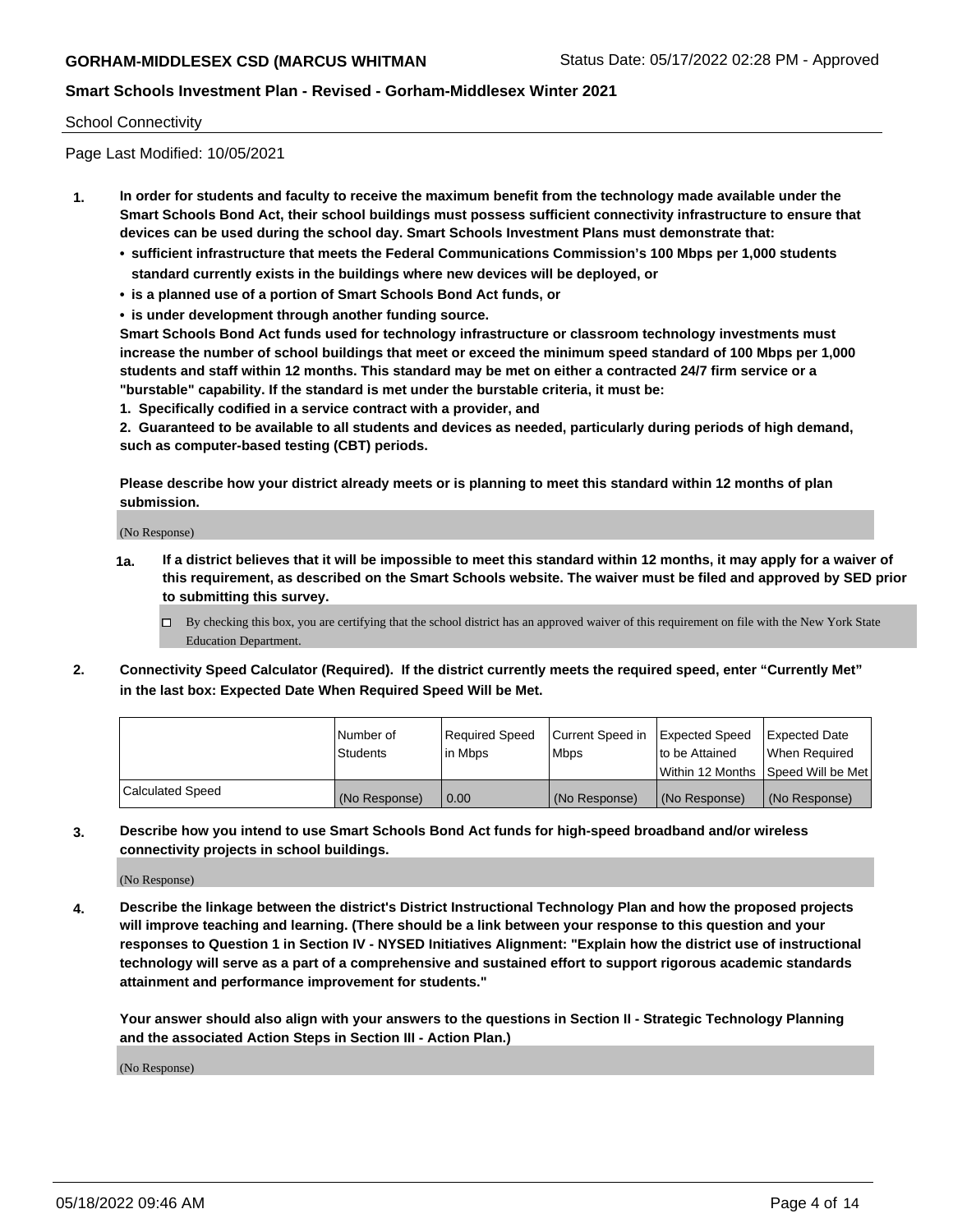### School Connectivity

Page Last Modified: 10/05/2021

**5. If the district wishes to have students and staff access the Internet from wireless devices within the school building, or in close proximity to it, it must first ensure that it has a robust Wi-Fi network in place that has sufficient bandwidth to meet user demand.**

**Please describe how you have quantified this demand and how you plan to meet this demand.**

(No Response)

**6. Smart Schools plans with any expenditures in the School Connectivity category require a project number from the Office of Facilities Planning. Districts must submit an SSBA LOI and receive project numbers prior to submitting the SSIP. As indicated on the LOI, some projects may be eligible for a streamlined review and will not require a building permit.**

**Please indicate on a separate row each project number given to you by the Office of Facilities Planning.**

| Project Number |  |
|----------------|--|
| (No Response)  |  |

**7. Certain high-tech security and connectivity infrastructure projects may be eligible for an expedited review process as determined by the Office of Facilities Planning.**

**Was your project deemed eligible for streamlined review?**

(No Response)

#### **8. Include the name and license number of the architect or engineer of record.**

| Name          | I License Number |
|---------------|------------------|
| (No Response) | (No Response)    |

#### **9. Public Expenditures – Loanable (Counts toward the nonpublic loan calculation)**

| Select the allowable expenditure type.<br>Repeat to add another item under each type. | <b>PUBLIC</b> Items to be<br>l Purchased | Quantity         | Cost Per Item    | <b>Total Cost</b> |
|---------------------------------------------------------------------------------------|------------------------------------------|------------------|------------------|-------------------|
| (No Response)                                                                         | (No Response)                            | (No<br>Response) | (No<br>Response) | 0.00              |
|                                                                                       |                                          | -0               | 0.00             |                   |

### **10. Public Expenditures – Non-Loanable (Does not count toward nonpublic loan calculation)**

| Select the allowable expenditure | <b>PUBLIC</b> Items to be purchased | Quantity      | Cost per Item | <b>Total Cost</b> |
|----------------------------------|-------------------------------------|---------------|---------------|-------------------|
| type.                            |                                     |               |               |                   |
| Repeat to add another item under |                                     |               |               |                   |
| each type.                       |                                     |               |               |                   |
| (No Response)                    | (No Response)                       | (No Response) | (No Response) | 0.00              |
|                                  |                                     | U             | 0.00          |                   |

### **11. Final 2014-15 BEDS Enrollment to calculate Nonpublic Sharing Requirement (no changes allowed.)**

|            | <b>Public Enrollment</b> | Nonpublic Enrollment | 'Total Enrollment | l Nonpublic Percentage |
|------------|--------------------------|----------------------|-------------------|------------------------|
| Enrollment | 1.174                    |                      | 1.174.00          | 0.00                   |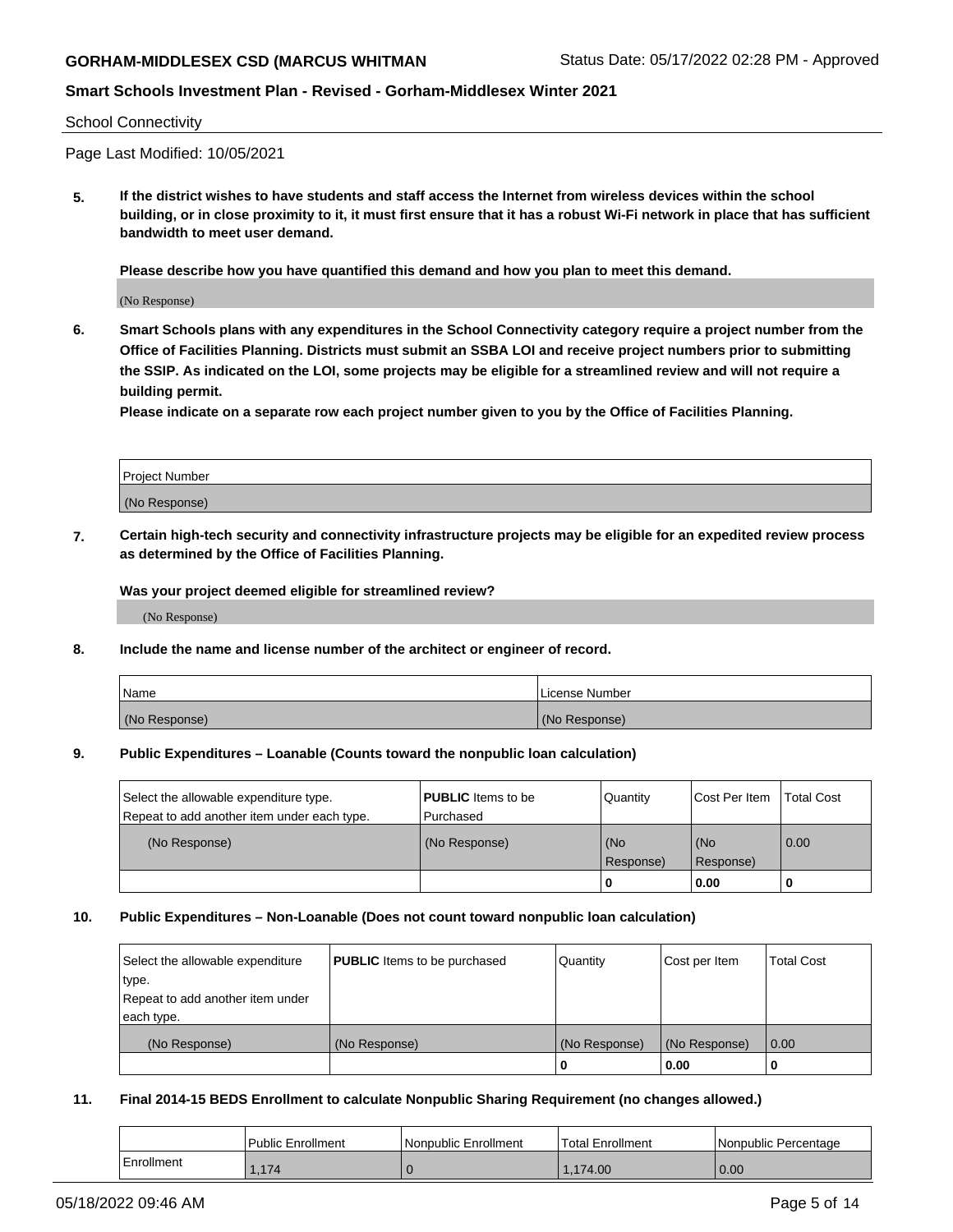## School Connectivity

Page Last Modified: 10/05/2021

## **12. Total Public Budget - Loanable (Counts toward the nonpublic loan calculation)**

|                                               | Public Allocations | <b>Estimated Nonpublic Loan</b><br>Amount | Estimated Total Sub-Allocations |
|-----------------------------------------------|--------------------|-------------------------------------------|---------------------------------|
| Network/Access Costs                          | (No Response)      | 0.00                                      | 0.00                            |
| School Internal Connections and<br>Components | (No Response)      | 0.00                                      | 0.00                            |
| Other                                         | (No Response)      | 0.00                                      | 0.00                            |
| Totals:                                       | 0.00               | u                                         | 0                               |

## **13. Total Public Budget – Non-Loanable (Does not count toward the nonpublic loan calculation)**

|                                            | Sub-          |
|--------------------------------------------|---------------|
|                                            | Allocation    |
| Network/Access Costs                       | (No Response) |
| <b>Outside Plant Costs</b>                 | (No Response) |
| School Internal Connections and Components | (No Response) |
| <b>Professional Services</b>               | (No Response) |
| Testing                                    | (No Response) |
| <b>Other Upfront Costs</b>                 | (No Response) |
| <b>Other Costs</b>                         | (No Response) |
| Totals:                                    | 0.00          |

### **14. School Connectivity Totals**

|                          | Total Sub-Allocations |
|--------------------------|-----------------------|
| Total Loanable Items     | $\overline{0.00}$     |
| Total Non-Ioanable Items | 0.00                  |
| Totals:                  | 0                     |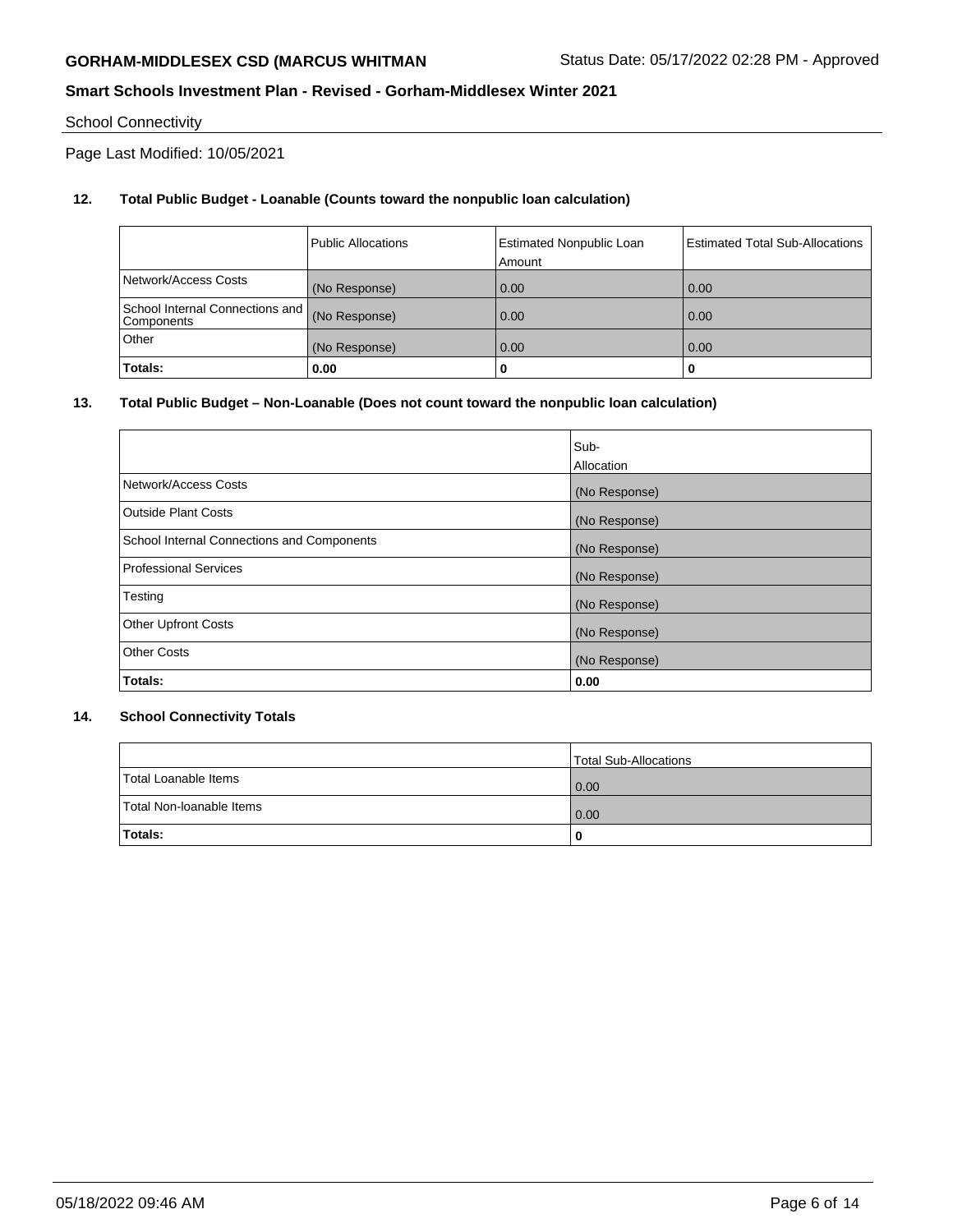Community Connectivity (Broadband and Wireless)

Page Last Modified: 06/22/2021

**1. Describe how you intend to use Smart Schools Bond Act funds for high-speed broadband and/or wireless connectivity projects in the community.**

(No Response)

**2. Please describe how the proposed project(s) will promote student achievement and increase student and/or staff access to the Internet in a manner that enhances student learning and/or instruction outside of the school day and/or school building.**

(No Response)

**3. Community connectivity projects must comply with all the necessary local building codes and regulations (building and related permits are not required prior to plan submission).**

 $\Box$  I certify that we will comply with all the necessary local building codes and regulations.

**4. Please describe the physical location of the proposed investment.**

(No Response)

**5. Please provide the initial list of partners participating in the Community Connectivity Broadband Project, along with their Federal Tax Identification (Employer Identification) number.**

| <b>Project Partners</b> | l Federal ID # |
|-------------------------|----------------|
| (No Response)           | (No Response)  |

**6. Please detail the type, quantity, per unit cost and total cost of the eligible items under each sub-category.**

| Select the allowable expenditure          | Item to be purchased | Quantity      | Cost per Item | <b>Total Cost</b> |
|-------------------------------------------|----------------------|---------------|---------------|-------------------|
| type.<br>Repeat to add another item under |                      |               |               |                   |
| each type.                                |                      |               |               |                   |
| (No Response)                             | (No Response)        | (No Response) | (No Response) | 0.00              |
|                                           |                      | 0             | 0.00          |                   |

**7. If you are submitting an allocation for Community Connectivity, complete this table.**

**Note that the calculated Total at the bottom of the table must equal the Total allocation for this category that you entered in the SSIP Overview overall budget.**

|                                    | Sub-Allocation |
|------------------------------------|----------------|
| Network/Access Costs               | (No Response)  |
| Outside Plant Costs                | (No Response)  |
| <b>Tower Costs</b>                 | (No Response)  |
| <b>Customer Premises Equipment</b> | (No Response)  |
| Professional Services              | (No Response)  |
| Testing                            | (No Response)  |
| <b>Other Upfront Costs</b>         | (No Response)  |
| <b>Other Costs</b>                 | (No Response)  |
| Totals:                            | 0.00           |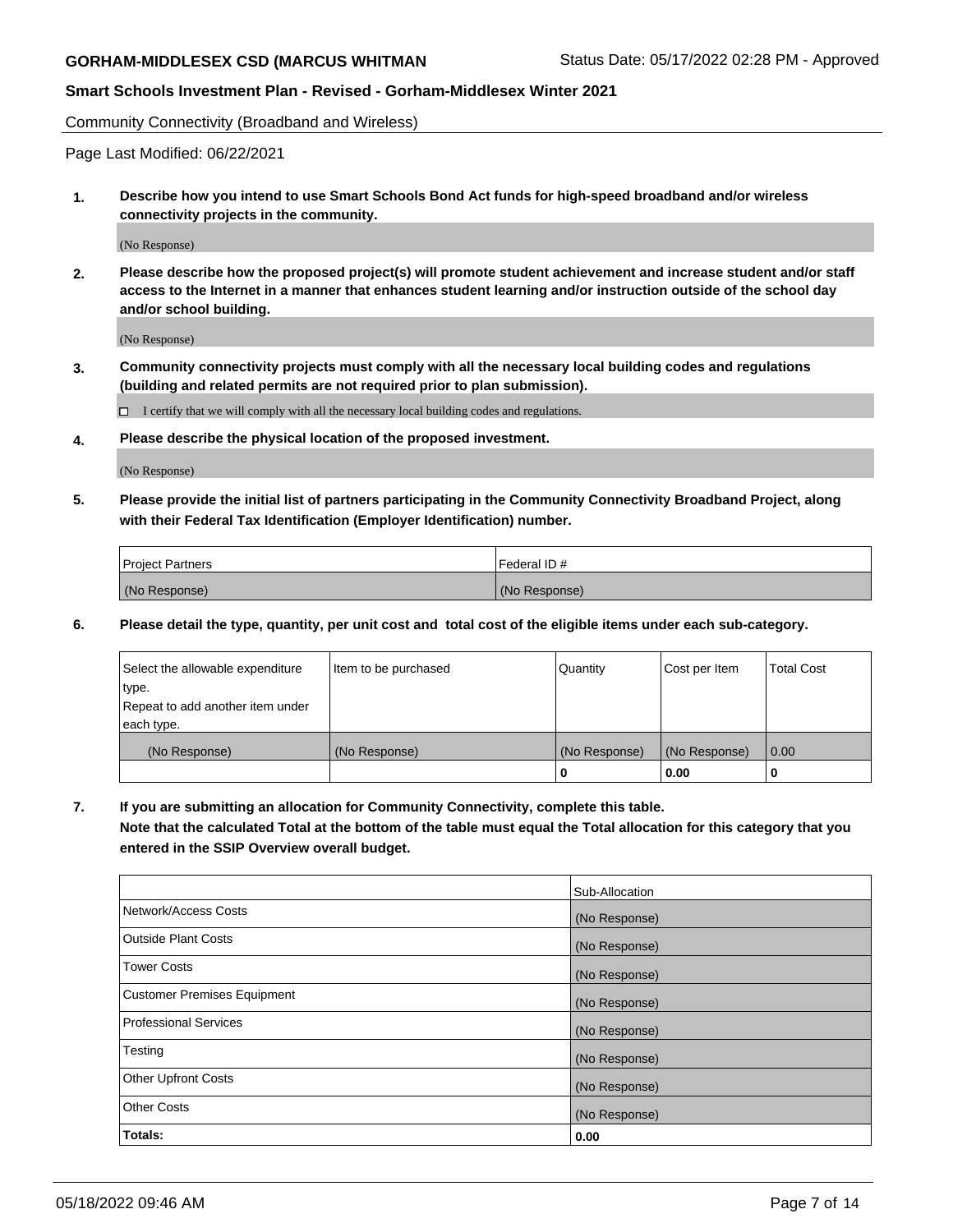## Classroom Learning Technology

Page Last Modified: 05/12/2022

**1. In order for students and faculty to receive the maximum benefit from the technology made available under the Smart Schools Bond Act, their school buildings must possess sufficient connectivity infrastructure to ensure that devices can be used during the school day. Smart Schools Investment Plans must demonstrate that sufficient infrastructure that meets the Federal Communications Commission's 100 Mbps per 1,000 students standard currently exists in the buildings where new devices will be deployed, or is a planned use of a portion of Smart Schools Bond Act funds, or is under development through another funding source.**

**Smart Schools Bond Act funds used for technology infrastructure or classroom technology investments must increase the number of school buildings that meet or exceed the minimum speed standard of 100 Mbps per 1,000 students and staff within 12 months. This standard may be met on either a contracted 24/7 firm service or a "burstable" capability. If the standard is met under the burstable criteria, it must be:**

**1. Specifically codified in a service contract with a provider, and**

**2. Guaranteed to be available to all students and devices as needed, particularly during periods of high demand, such as computer-based testing (CBT) periods.**

**Please describe how your district already meets or is planning to meet this standard within 12 months of plan submission.**

We currently exceed this standard, with 1000 Mbps (1GB) bandwidth available to us and 1125 students enrolled on campus. Additionally, we have a 10Gbps backbone and new wireless access points in all classrooms and large group areas.

- **1a. If a district believes that it will be impossible to meet this standard within 12 months, it may apply for a waiver of this requirement, as described on the Smart Schools website. The waiver must be filed and approved by SED prior to submitting this survey.**
	- By checking this box, you are certifying that the school district has an approved waiver of this requirement on file with the New York State Education Department.
- **2. Connectivity Speed Calculator (Required). If the district currently meets the required speed, enter "Currently Met" in the last box: Expected Date When Required Speed Will be Met.**

|                         | l Number of     | Required Speed | Current Speed in | Expected Speed  | Expected Date                       |
|-------------------------|-----------------|----------------|------------------|-----------------|-------------------------------------|
|                         | <b>Students</b> | l in Mbps      | <b>Mbps</b>      | Ito be Attained | When Required                       |
|                         |                 |                |                  |                 | Within 12 Months ISpeed Will be Met |
| <b>Calculated Speed</b> | 1.125           | 112.50         | $1000+$          | (No Response)   | <b>Currently Met</b>                |

**3. If the district wishes to have students and staff access the Internet from wireless devices within the school building, or in close proximity to it, it must first ensure that it has a robust Wi-Fi network in place that has sufficient bandwidth to meet user demand.**

**Please describe how you have quantified this demand and how you plan to meet this demand.**

Currently Met. We have continuous WiFi coverage within buildings, with one access point (AP) per classroom, and multiple APs in large group areas. Our WiFi refresh cycle is maintained so APs are current and robust. Our backbone is 10Gbps to support all wired and wireless connections.

**4. All New York State public school districts are required to complete and submit an Instructional Technology Plan survey to the New York State Education Department in compliance with Section 753 of the Education Law and per Part 100.12 of the Commissioner's Regulations.**

**Districts that include educational technology purchases as part of their Smart Schools Investment Plan must have a submitted and approved Instructional Technology Plan survey on file with the New York State Education Department.**

By checking this box, you are certifying that the school district has an approved Instructional Technology Plan survey on file with the New York State Education Department.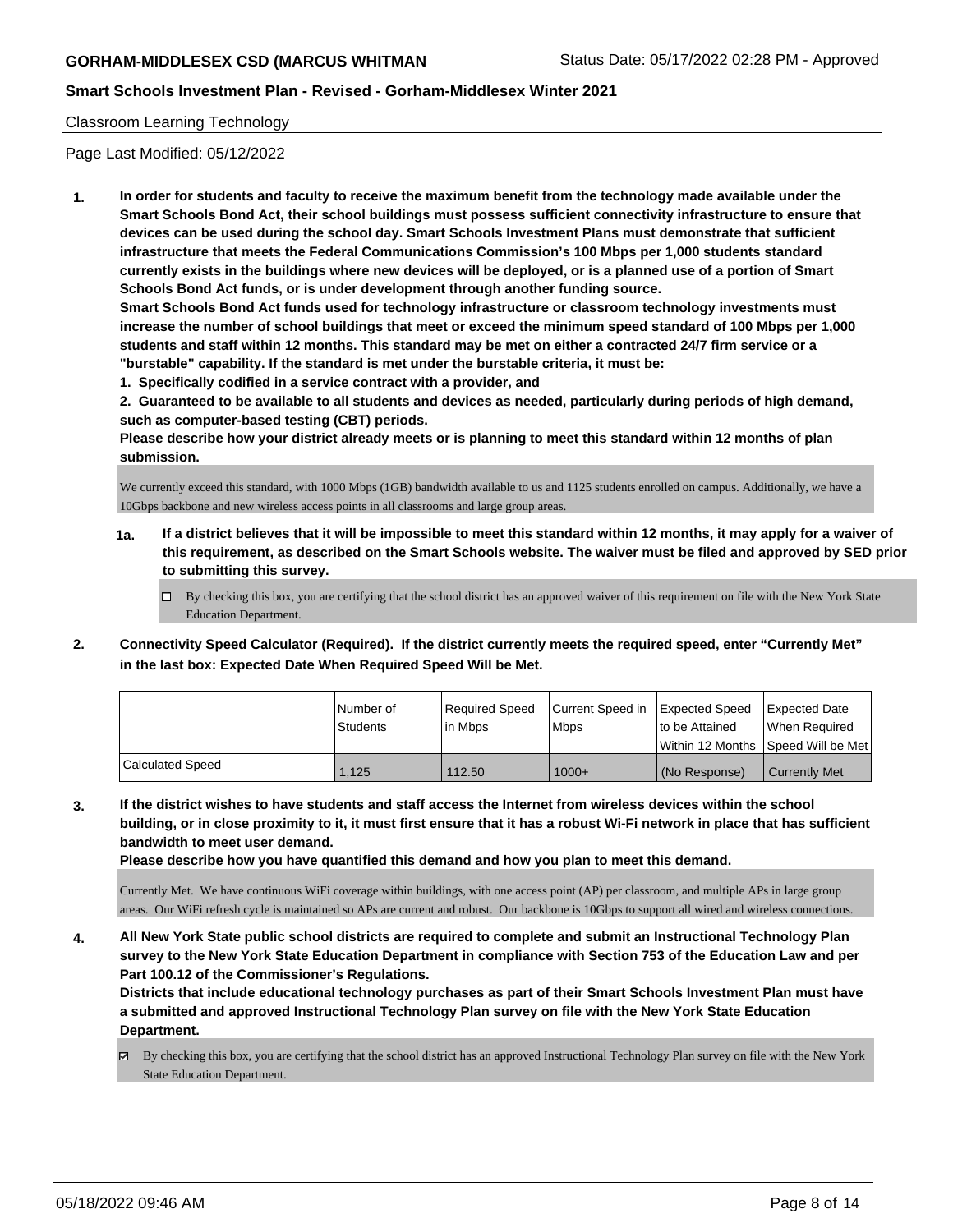### Classroom Learning Technology

Page Last Modified: 05/12/2022

**5. Describe the devices you intend to purchase and their compatibility with existing or planned platforms or systems. Specifically address the adequacy of each facility's electrical, HVAC and other infrastructure necessary to install and support the operation of the planned technology.**

In line with our Technology plan, we would like to purchase large interactive flat panel displays to replace outdated "smart boards" and projectors at our Middle and High School Campus. The new displays are the same size and footprint of the existing boards, and will use existing electrical outlets and Wifi to connect. These new online displays will allow for easier sharing with remote students since we are providing remote instruction as needed during the pandemic. The online component allows teachers and students to share visuals to the display with from both in the room and remotely.

### **6. Describe how the proposed technology purchases will:**

- **> enhance differentiated instruction;**
- **> expand student learning inside and outside the classroom;**
- **> benefit students with disabilities and English language learners; and**
- **> contribute to the reduction of other learning gaps that have been identified within the district.**

**The expectation is that districts will place a priority on addressing the needs of students who struggle to succeed in a rigorous curriculum. Responses in this section should specifically address this concern and align with the district's Instructional Technology Plan (in particular Question 2 of E. Curriculum and Instruction: "Does the district's instructional technology plan address the needs of students with disabilities to ensure equitable access to instruction, materials and assessments?" and Question 3 of the same section: "Does the district's instructional technology plan address the provision of assistive technology specifically for students with disabilities to ensure access to and participation in the general curriculum?")**

**In addition, describe how the district ensures equitable access to instruction, materials and assessments and participation in the general curriculum for both SWD and English Language Learners/Multilingual Learners (ELL/MLL) students.**

## **Please note: If this plan has been identified as a Remote Learning Plan to be submitted and reviewed on an expedited basis, the district should explain how this plan will facilitate remote and hybrid learning, in lieu of responding to the question above.**

We will be installing interactive flat panels (IFPs) in every instructional space in the Middle and High schools to replace end of life smart boards with projectors. The IFPs help to enhance differentiated instruction because teachers can easily accommodate different learning styles. Visual learners can observe the instruction, tactile learners can interact with elements on the board. Even remote learners can interact with or share to the display. The new displays are bright and engaging, and the bundled software includes tools for grouping and formative assessments. In addition, all Students including those with Disabilities and ELL's will be able to access Tier 1 core instruction in both whole group (via the interactive Panel) and individually/small group. The multiple points of touch allow students to work collaboratively on the board, which encourages students with disabilities (SWD) and ELLs to participate. Additionally, using the IFP allows SWD and ELLs to create and alter words and sentences both visually, with color, and in a tactile manner as letters, words and sentence phrases can be manipulated on the panels. Text and images on the IFP can be easily enlarged for students with visual impairments, and colors of backgrounds, words and pens can be changed to be more readable. While we recover from the learning gaps due to the COVID-19 pandemic, the software we already use when brought up on the IFP can be used as an interactive center for small groups to address identified learning gaps.

**7. Where appropriate, describe how the proposed technology purchases will enhance ongoing communication with parents and other stakeholders and help the district facilitate technology-based regional partnerships, including distance learning and other efforts.**

The interactive flat panels (IFPs) will be a great tool to assist in providing communication experiences with parents, students and other stakeholders. The newer interactive flat panels will enhance ongoing communication and learning with students as there are new tools embedded in the included software that enhance remote learning. These tools allow remote and in class learners to see what is presented on the panel. The newer panels will also allow teachers to work collaboratively with teachers in other buildings and districts by using their webcams and screen sharing of the new panels. Regional and internal professional development efforts have been more effective with large, bright displays that can be manipulated by multiple inroom and remote participants.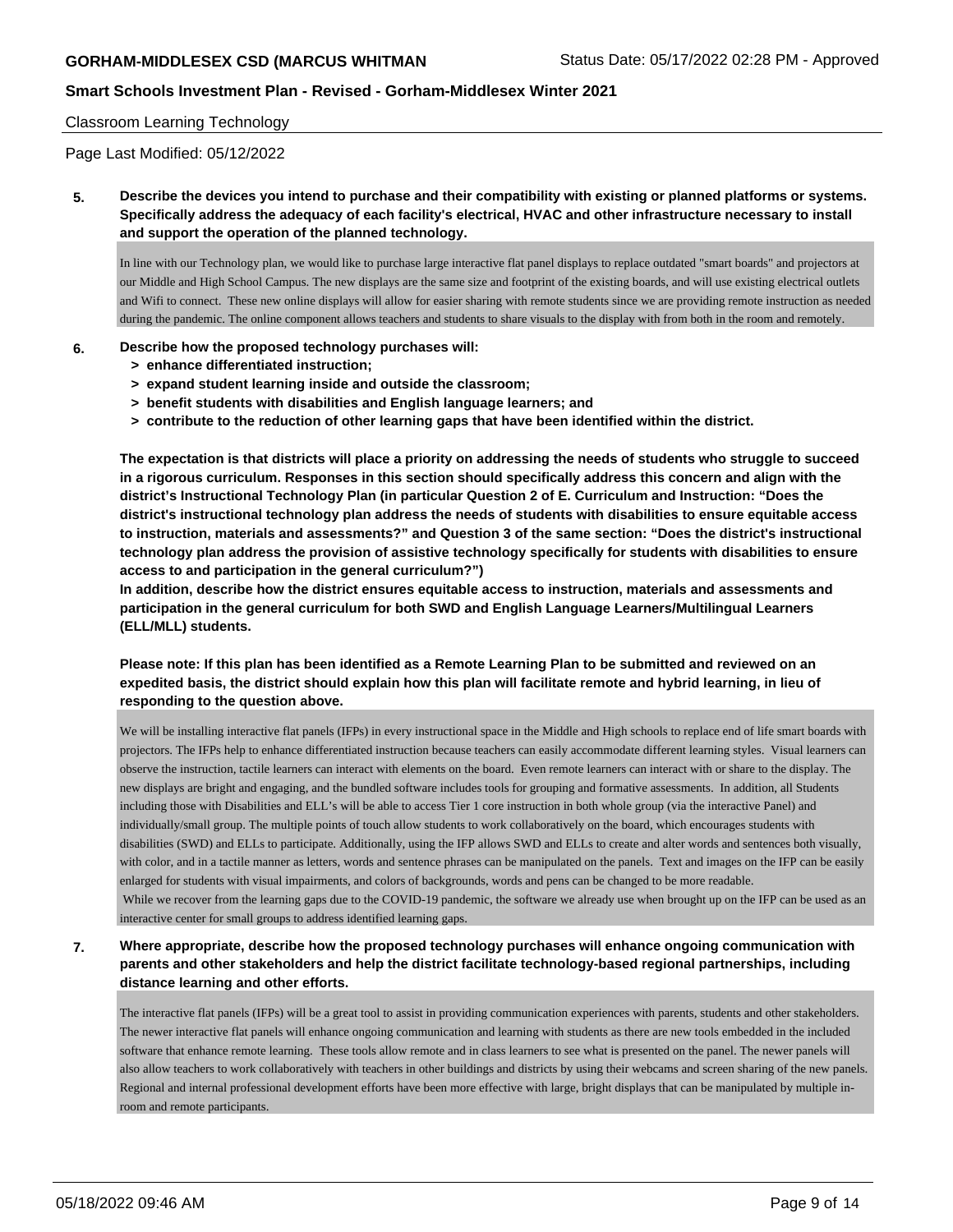## **Smart Schools Investment Plan - Revised - Gorham-Middlesex Winter 2021**

### Classroom Learning Technology

Page Last Modified: 05/12/2022

**8. Describe the district's plan to provide professional development to ensure that administrators, teachers and staff can employ the technology purchased to enhance instruction successfully.**

**Note: This response should be aligned and expanded upon in accordance with your district's response to Question 1 of F. Professional Development of your Instructional Technology Plan: "Please provide a summary of professional development offered to teachers and staff, for the time period covered by this plan, to support technology to enhance teaching and learning. Please include topics, audience and method of delivery within your summary."**

**Please note: If this plan has been identified as a Remote Learning Plan to be submitted and reviewed on an expedited basis, the district should provide a statement confirming that the district has provided or will provide professional development on these devices to its staff, in lieu of responding to the question above.**

Professional development is key for the effective use of any technology. As our base software will still be available to use on the new panels, our teachers will have a solid foundation to use the new panels. All teachers, administrators, and support staff will be trained in using the new hardware and built in software features to support teaching and learning. In addition to this base level training, all staff will be offered the opportunity to work on personalizing and differentiating their instruction using the interactive panels. This learning will be supported by the Districts Tech Coaches (Teacher Tech Integrators) in a small group setting so that faculty and staff have time to connect their base learning to the higher level of instruction within their individual content areas, both during summer professional learning and during the school year on conference days. This learning aligns with the District Professional Learning Plan.

**9. Districts must contact one of the SUNY/CUNY teacher preparation programs listed on the document on the left side of the page that supplies the largest number of the district's new teachers to request advice on innovative uses and best practices at the intersection of pedagogy and educational technology.**

By checking this box, you certify that you have contacted the SUNY/CUNY teacher preparation program that supplies the largest number of your new teachers to request advice on these issues.

**9a. Please enter the name of the SUNY or CUNY Institution that you contacted.**

SUNY Geneseo

**9b. Enter the primary Institution phone number.**

5852455264

**9c. Enter the name of the contact person with whom you consulted and/or will be collaborating with on innovative uses of technology and best practices.**

Dr. Jolanda Westerhof

**10. To ensure the sustainability of technology purchases made with Smart Schools funds, districts must demonstrate a long-term plan to maintain and replace technology purchases supported by Smart Schools Bond Act funds. This sustainability plan shall demonstrate a district's capacity to support recurring costs of use that are ineligible for Smart Schools Bond Act funding such as device maintenance, technical support, Internet and wireless fees, maintenance of hotspots, staff professional development, building maintenance and the replacement of incidental items. Further, such a sustainability plan shall include a long-term plan for the replacement of purchased devices and equipment at the end of their useful life with other funding sources.**

By checking this box, you certify that the district has a sustainability plan as described above.

**11. Districts must ensure that devices purchased with Smart Schools Bond funds will be distributed, prepared for use, maintained and supported appropriately. Districts must maintain detailed device inventories in accordance with generally accepted accounting principles.**

By checking this box, you certify that the district has a distribution and inventory management plan and system in place.

**12. Please detail the type, quantity, per unit cost and total cost of the eligible items under each sub-category.**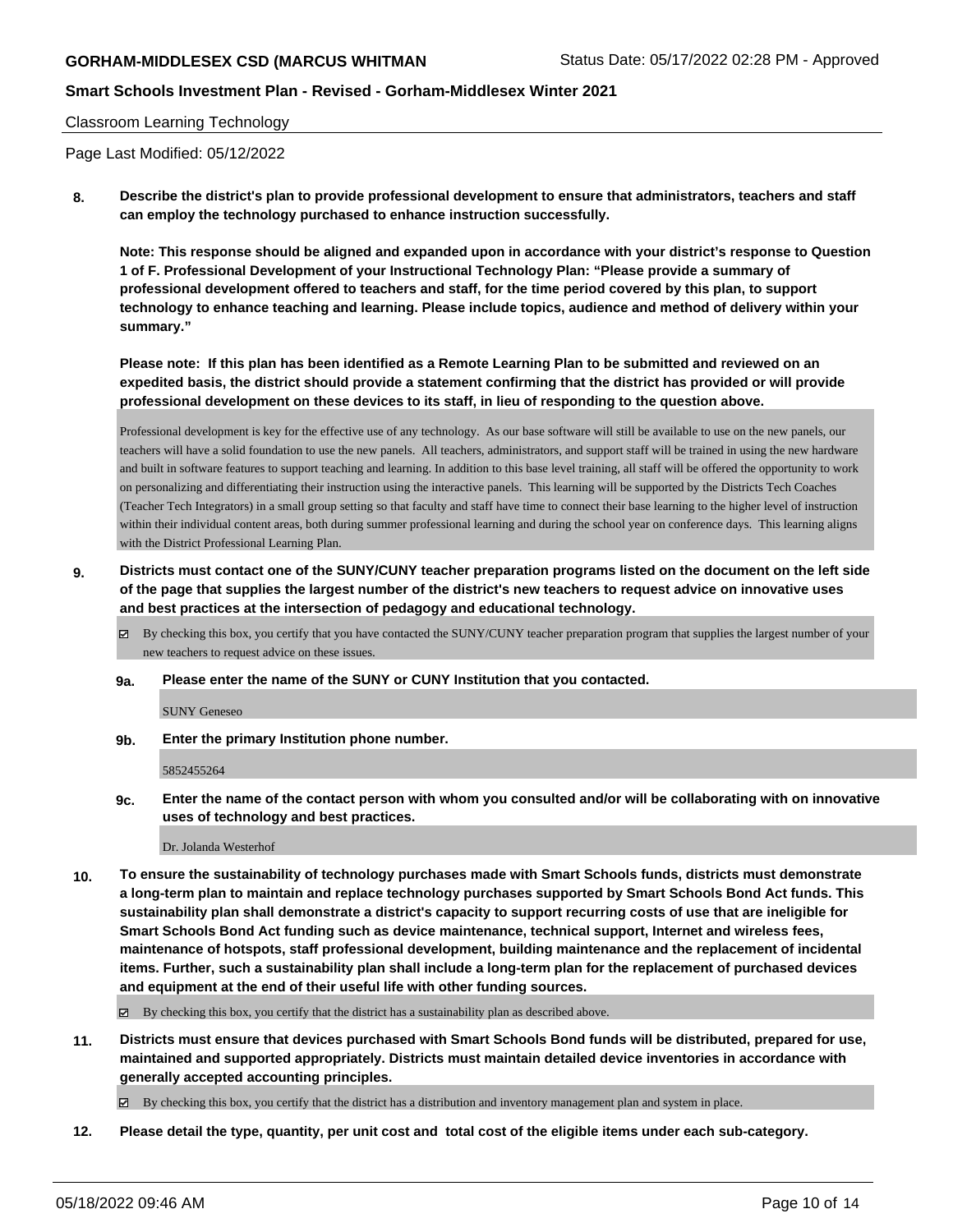# **Smart Schools Investment Plan - Revised - Gorham-Middlesex Winter 2021**

## Classroom Learning Technology

Page Last Modified: 05/12/2022

| Select the allowable expenditure | Item to be Purchased                                     | Quantity | Cost per Item | <b>Total Cost</b> |
|----------------------------------|----------------------------------------------------------|----------|---------------|-------------------|
| type.                            |                                                          |          |               |                   |
| Repeat to add another item under |                                                          |          |               |                   |
| each type.                       |                                                          |          |               |                   |
| Interactive Whiteboards          | Interactive Display 86 inch per<br>PC67435               |          | 4,674.45      | 4,674.45          |
| Interactive Whiteboards          | Mounting rails & hardware per BOCES<br>Bid RFB-1950-20   | 61       | 442.50        | 26,992.50         |
| Interactive Whiteboards          | Mobile carts per PC68176                                 | 3        | 599.25        | 1,797.75          |
| <b>Other Costs</b>               | Extended warranty 86 inch                                |          | 439.18        | 439.18            |
| Interactive Whiteboards          | Interactive Display 75 inch                              | 63       | 3,015.25      | 189,960.75        |
| <b>Other Costs</b>               | Extended warranty 75 inch                                | 63       | 333.19        | 20,990.97         |
| <b>Other Costs</b>               | Assembly & Configuration of<br>classroom panels in hours | 214      | 125.00        | 26,750.00         |
| <b>Other Costs</b>               | Assembly & Configuration of mobile<br>panels in hours    | 6        | 125.00        | 750.00            |
|                                  |                                                          | 412      | 9,753.82      | 272,356           |

## **13. Final 2014-15 BEDS Enrollment to calculate Nonpublic Sharing Requirement (no changes allowed.)**

|            | Public Enrollment | Nonpublic Enrollment | Total Enrollment | Nonpublic<br>l Percentage |
|------------|-------------------|----------------------|------------------|---------------------------|
| Enrollment | 1.174             |                      | 1.174.00         | 0.00                      |

## **14. If you are submitting an allocation for Classroom Learning Technology complete this table.**

|                          | Public School Sub-Allocation | <b>Estimated Nonpublic Loan</b><br>Amount<br>(Based on Percentage Above) | <b>Estimated Total Public and</b><br>Nonpublic Sub-Allocation |
|--------------------------|------------------------------|--------------------------------------------------------------------------|---------------------------------------------------------------|
| Interactive Whiteboards  | 223,425.45                   | 0.00                                                                     | 223,425.45                                                    |
| <b>Computer Servers</b>  | 0.00                         | 0.00                                                                     | 0.00                                                          |
| <b>Desktop Computers</b> | 0.00                         | 0.00                                                                     | 0.00                                                          |
| <b>Laptop Computers</b>  | 0.00                         | 0.00                                                                     | 0.00                                                          |
| <b>Tablet Computers</b>  | 0.00                         | 0.00                                                                     | 0.00                                                          |
| Other Costs              | 48,930.15                    | 0.00                                                                     | 48,930.15                                                     |
| Totals:                  | 272,355.60                   | 0                                                                        | 272,356                                                       |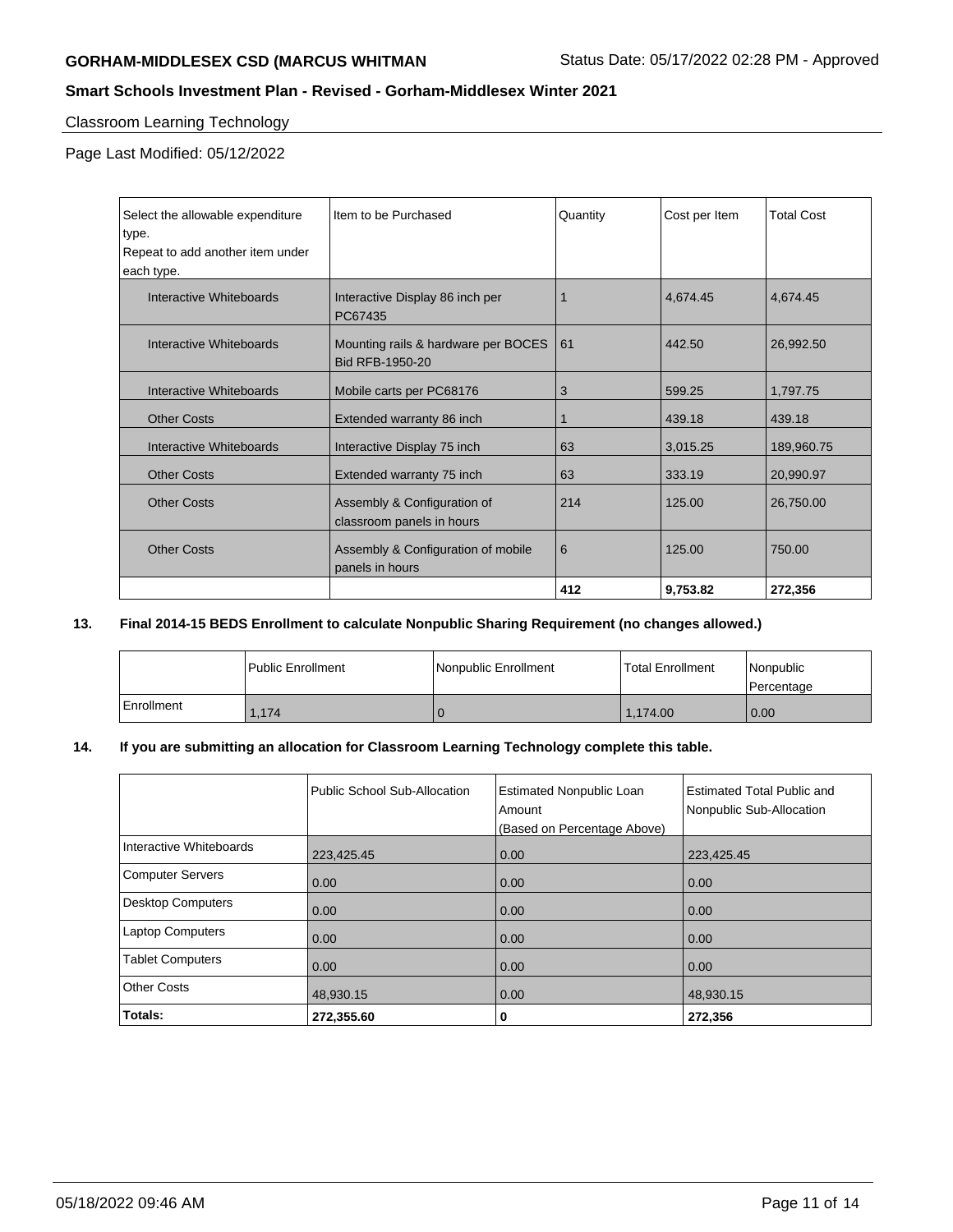# **Smart Schools Investment Plan - Revised - Gorham-Middlesex Winter 2021**

### Pre-Kindergarten Classrooms

Page Last Modified: 06/22/2021

**1. Provide information regarding how and where the district is currently serving pre-kindergarten students and justify the need for additional space with enrollment projections over 3 years.**

(No Response)

- **2. Describe the district's plan to construct, enhance or modernize education facilities to accommodate prekindergarten programs. Such plans must include:**
	- **Specific descriptions of what the district intends to do to each space;**
	- **An affirmation that new pre-kindergarten classrooms will contain a minimum of 900 square feet per classroom;**
	- **The number of classrooms involved;**
	- **The approximate construction costs per classroom; and**
	- **Confirmation that the space is district-owned or has a long-term lease that exceeds the probable useful life of the improvements.**

(No Response)

**3. Smart Schools Bond Act funds may only be used for capital construction costs. Describe the type and amount of additional funds that will be required to support ineligible ongoing costs (e.g. instruction, supplies) associated with any additional pre-kindergarten classrooms that the district plans to add.**

(No Response)

**4. All plans and specifications for the erection, repair, enlargement or remodeling of school buildings in any public school district in the State must be reviewed and approved by the Commissioner. Districts that plan capital projects using their Smart Schools Bond Act funds will undergo a Preliminary Review Process by the Office of Facilities Planning.**

**Please indicate on a separate row each project number given to you by the Office of Facilities Planning.**

| Project Number |  |
|----------------|--|
| (No Response)  |  |

**5. Please detail the type, quantity, per unit cost and total cost of the eligible items under each sub-category.**

| Select the allowable expenditure          | Item to be purchased | Quantity      | Cost per Item | <b>Total Cost</b> |
|-------------------------------------------|----------------------|---------------|---------------|-------------------|
| type.<br>Repeat to add another item under |                      |               |               |                   |
| each type.                                |                      |               |               |                   |
| (No Response)                             | (No Response)        | (No Response) | (No Response) | 0.00              |
|                                           |                      | o             | 0.00          |                   |

**6. If you have made an allocation for Pre-Kindergarten Classrooms, complete this table.**

**Note that the calculated Total at the bottom of the table must equal the Total allocation for this category that you entered in the SSIP Overview overall budget.**

|                                          | Sub-Allocation |
|------------------------------------------|----------------|
| Construct Pre-K Classrooms               | (No Response)  |
| Enhance/Modernize Educational Facilities | (No Response)  |
| <b>Other Costs</b>                       | (No Response)  |
| Totals:                                  | 0.00           |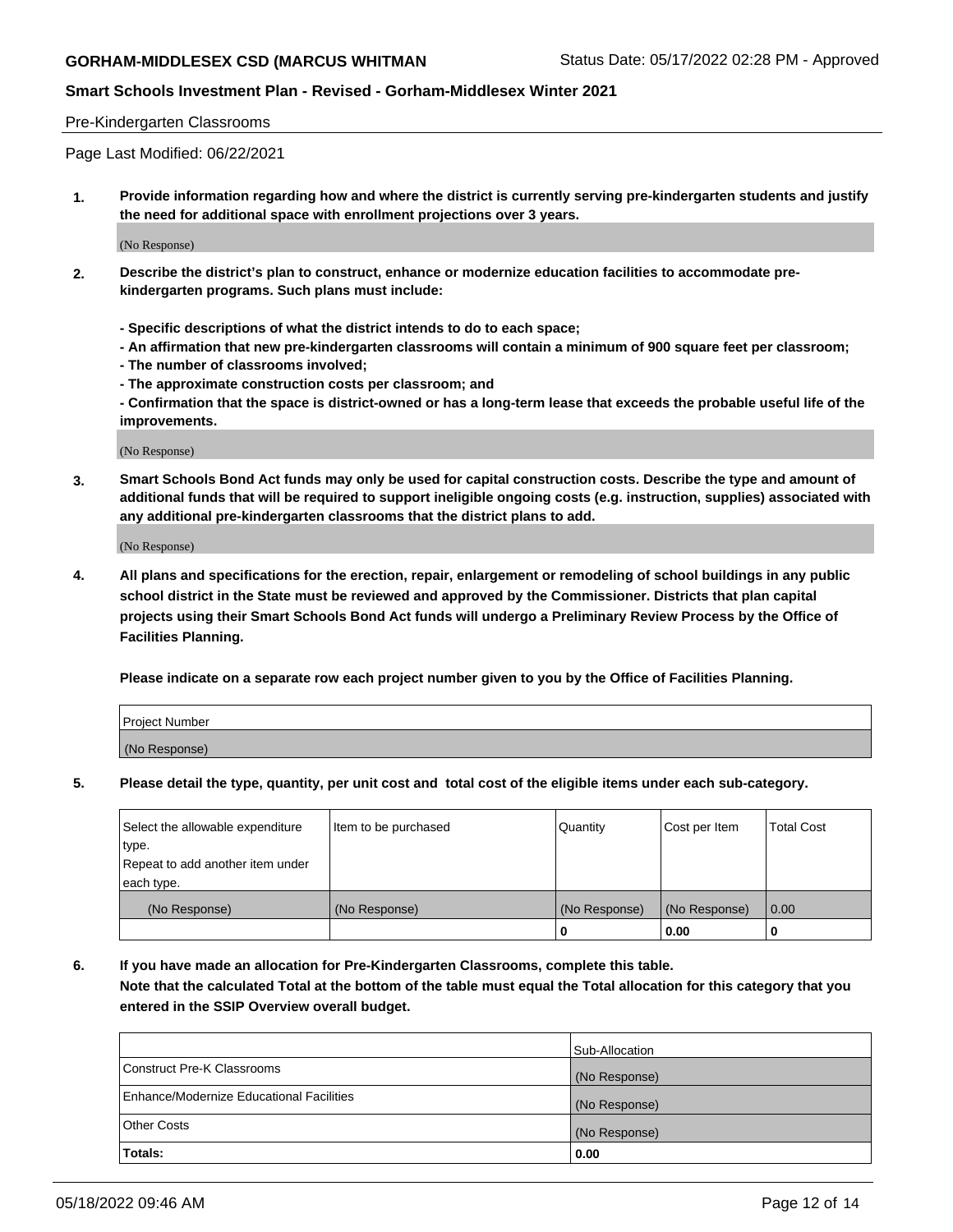## **Smart Schools Investment Plan - Revised - Gorham-Middlesex Winter 2021**

Replace Transportable Classrooms

Page Last Modified: 06/22/2021

**1. Describe the district's plan to construct, enhance or modernize education facilities to provide high-quality instructional space by replacing transportable classrooms.**

(No Response)

**2. All plans and specifications for the erection, repair, enlargement or remodeling of school buildings in any public school district in the State must be reviewed and approved by the Commissioner. Districts that plan capital projects using their Smart Schools Bond Act funds will undergo a Preliminary Review Process by the Office of Facilities Planning.**

**Please indicate on a separate row each project number given to you by the Office of Facilities Planning.**

| <b>Project Number</b> |  |
|-----------------------|--|
| (No Response)         |  |

**3. For large projects that seek to blend Smart Schools Bond Act dollars with other funds, please note that Smart Schools Bond Act funds can be allocated on a pro rata basis depending on the number of new classrooms built that directly replace transportable classroom units.**

**If a district seeks to blend Smart Schools Bond Act dollars with other funds describe below what other funds are being used and what portion of the money will be Smart Schools Bond Act funds.**

(No Response)

**4. Please detail the type, quantity, per unit cost and total cost of the eligible items under each sub-category.**

| Select the allowable expenditure | Item to be purchased | Quantity      | Cost per Item | <b>Total Cost</b> |
|----------------------------------|----------------------|---------------|---------------|-------------------|
| type.                            |                      |               |               |                   |
| Repeat to add another item under |                      |               |               |                   |
| each type.                       |                      |               |               |                   |
| (No Response)                    | (No Response)        | (No Response) | (No Response) | 0.00              |
|                                  |                      | U             | 0.00          |                   |

**5. If you have made an allocation for Replace Transportable Classrooms, complete this table.**

**Note that the calculated Total at the bottom of the table must equal the Total allocation for this category that you entered in the SSIP Overview overall budget.**

|                                                | Sub-Allocation |
|------------------------------------------------|----------------|
| Construct New Instructional Space              | (No Response)  |
| Enhance/Modernize Existing Instructional Space | (No Response)  |
| <b>Other Costs</b>                             | (No Response)  |
| Totals:                                        | 0.00           |